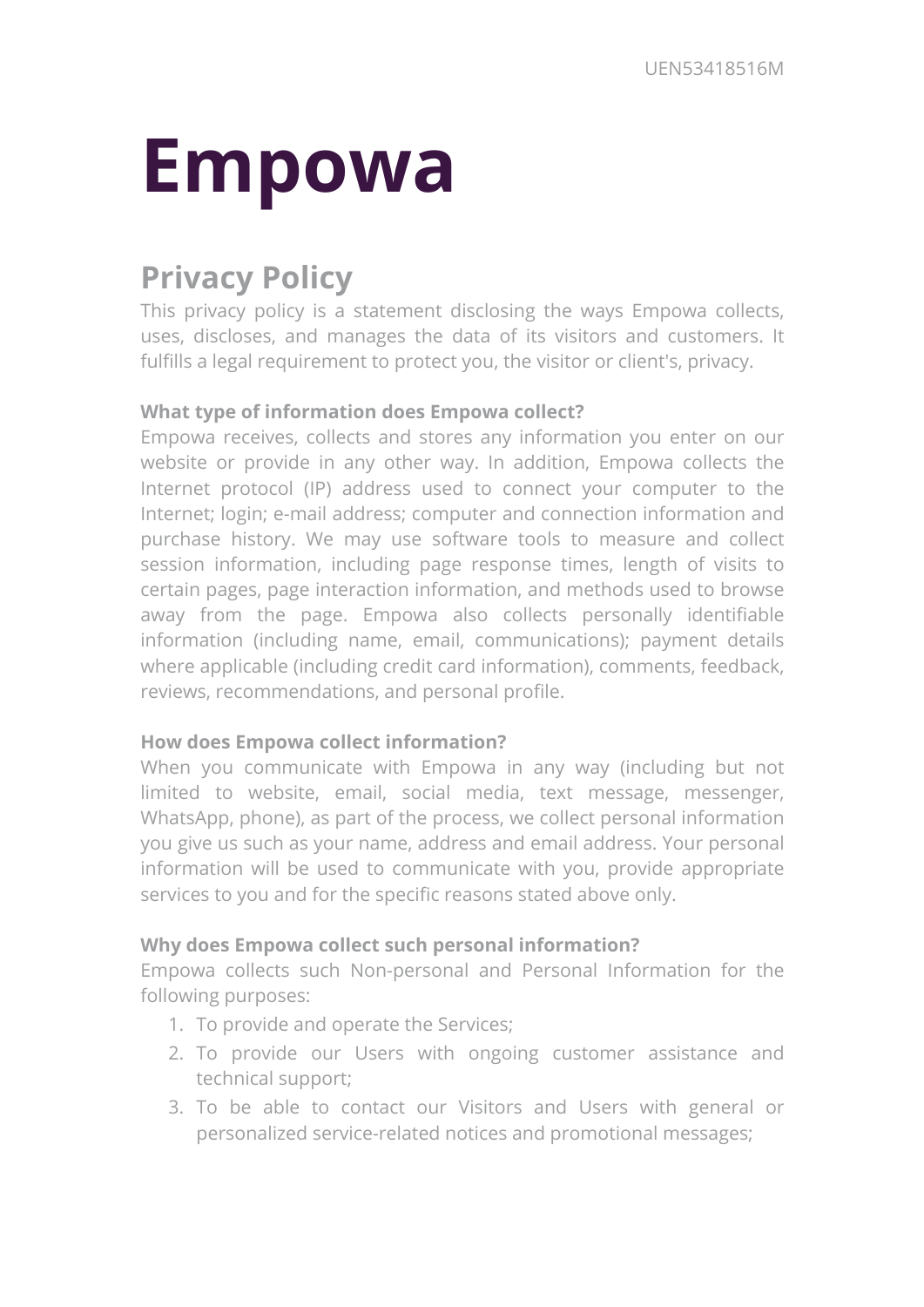- 4. To create aggregated statistical data and other aggregated and/or inferred Non-personal Information, which we or our business partners may use to provide and improve our respective services;
- 5. To comply with any applicable laws and regulations.

# **How does Empowa store, use, share and disclose site visitors' personal information?**

Empowa is hosted on the Wix.com platform. Wix.com provides us with the online platform that allows Empowa to sell products and services to you. Your data may be stored through Wix.com's data storage, databases and the general Wix.com applications. They store your data on secure servers behind a firewall. All direct payment gateways offered by Wix.com and used by Empowa adhere to the standards set by PCI-DSS as managed by the PCI Security Standards Council, which is a joint effort of brands like Visa, MasterCard, American Express and Discover. PCI-DSS requirements help ensure the secure handling of credit card information by our store and its service providers.

# **How does Empowa communicate with our site visitors and customers?**

We may contact you to notify you regarding your account, to troubleshoot problems with your account, to resolve a dispute, to collect fees or monies owed, to poll your opinions through surveys or questionnaires, to send updates about our company, or as otherwise necessary to contact you to enforce our User Agreement, applicable national laws, and any agreement we may have with you. For these purposes we may contact you via email, telephone, text messages, WhatsApp, messenger, social media and postal mail.

### **How does Empowa use cookies and other tracking tools?**

Empowa's website tracks personal information through the use of cookies. Cookies are small pieces of data stored on a site visitor's browser. They are typically used to keep track of the settings users have selected and actions they have taken on a site.

Wix uses cookies for important reasons, such as:

- To provide a great experience for our visitors and customers.
- To identify our registered members (users who registered to our site).
- To monitor and analyze the performance, operation and effectiveness of Wix's platform.
- To ensure the platform is secure and safe to use.